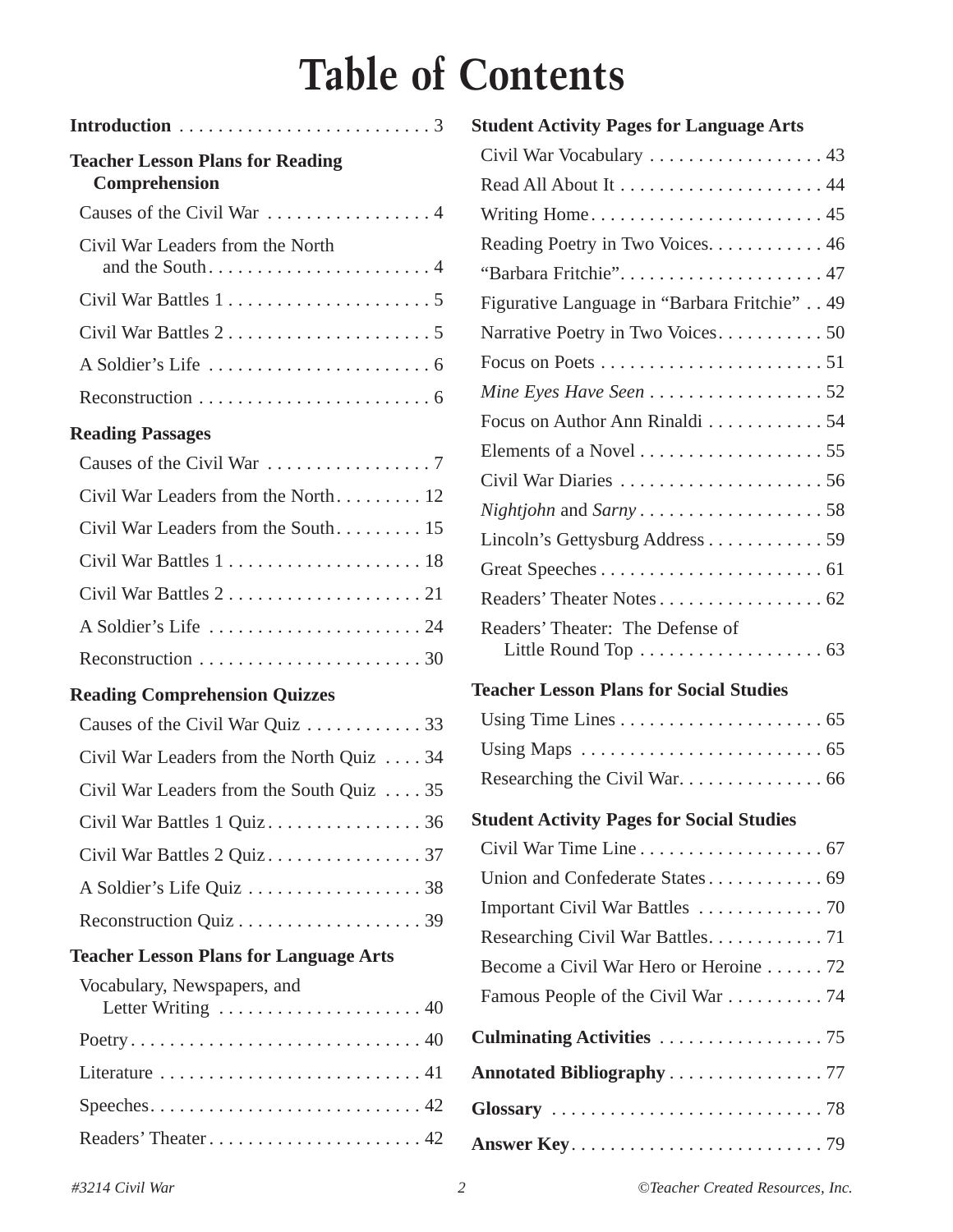

The speech U.S. President Abraham Lincoln made on November 19, 1863, at the Gettysburg battlefield lasted only a little over two minutes. It followed a speech by a famous orator who had spoken for almost two hours. Lincoln felt that his speech was a failure, as did some newspapers. However, it soon came to be regarded as one of the greatest speeches ever written. Although the address is only 269 words long, it contains 10 powerful sentences.

#### **Assignment**

Review the meanings of the words listed below. Then read the Gettysburg Address. Underline the most important words, and read Lincoln's speech again.

**abolish—to end or do away with died in vain—die without success conceive—to** create an idea **fourscore—eighty** (four times twenty) **consecrate**—to make sacred **hallow**—to make holy or sacred **engaged**—working together **last full measure of devotion**—their lives **Founding Fathers**—the men who created **proposition**—plan, suggestion, idea the nation during the American Revolution

## **The Gettysburg Address**

"Fourscore and seven years ago our fathers brought forth on this continent a new nation, conceived in liberty and dedicated to the proposition that all men are created equal.

Now we are engaged in a great civil war, testing whether that nation or any nation so conceived and so dedicated can long endure. We are met on a great battlefield of that war. We have come to dedicate a portion of that field as a final resting place for those who here gave their lives that that nation might live. It is altogether fitting and proper that we should do this.

But, in a larger sense, we cannot dedicate—we cannot consecrate—we cannot hallow—this ground. The brave men, living and dead, who struggled here, have consecrated it, far above our poor power to add or detract. The world will very little note, nor long remember, what we say here, but it can never forget what they did here.

It is for us the living, rather, to be dedicated here to the unfinished work which they who fought here have thus far so nobly advanced. It is rather for us to be here dedicated to the great task remaining before us—that from these honored dead we take increased devotion to that cause for which they gave the last full measure of devotion—that we here highly resolve that these dead shall not have died in vain—that this nation, under God, shall have a new birth of freedom—that government of the people, by the people, for the people, shall not perish from the earth."